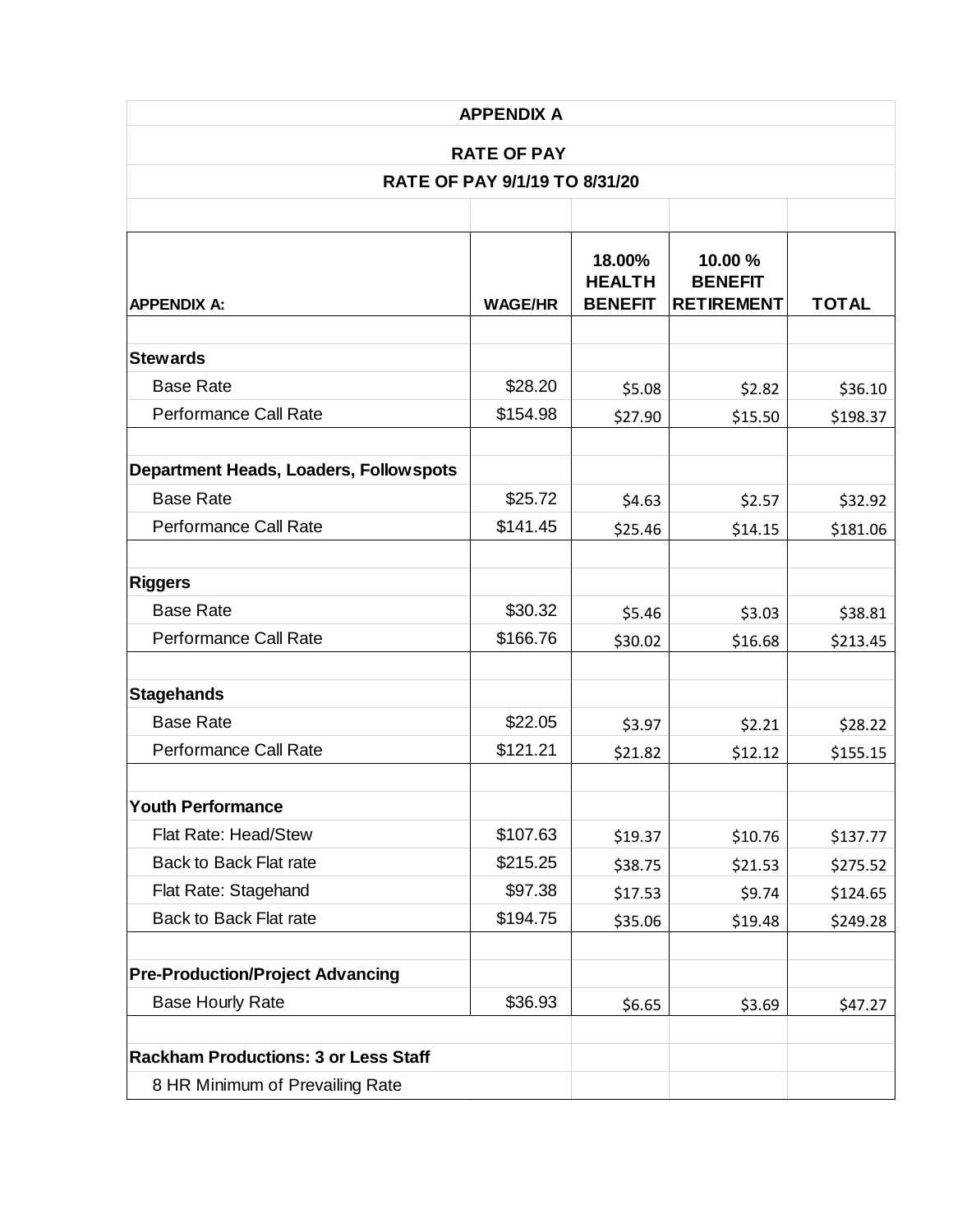| <b>APPENDIX A</b>                                   |                |                                           |                                                |              |
|-----------------------------------------------------|----------------|-------------------------------------------|------------------------------------------------|--------------|
| <b>RATE OF PAY</b><br>RATE OF PAY 9/1/20 TO 8/31/21 |                |                                           |                                                |              |
|                                                     |                |                                           |                                                |              |
| <b>APPENDIX A:</b>                                  | <b>WAGE/HR</b> | 18.00%<br><b>HEALTH</b><br><b>BENEFIT</b> | 10.00 %<br><b>BENEFIT</b><br><b>RETIREMENT</b> | <b>TOTAL</b> |
| <b>Stewards</b>                                     |                |                                           |                                                |              |
| <b>Base Rate</b>                                    | \$28.90        | \$5.20                                    | \$2.89                                         | \$36.99      |
| Performance Call Rate                               | \$158.85       | \$28.59                                   | \$15.89                                        | \$203.33     |
| <b>Department Heads, Loaders, Follow spots</b>      |                |                                           |                                                |              |
| <b>Base Rate</b>                                    | \$26.36        | \$4.74                                    | \$2.64                                         | \$33.74      |
| Performance Call Rate                               | \$144.99       | \$26.10                                   | \$14.50                                        | \$185.59     |
| <b>Riggers</b>                                      |                |                                           |                                                |              |
| <b>Base Rate</b>                                    | \$31.08        | \$5.59                                    | \$3.11                                         | \$39.78      |
| <b>Performance Call Rate</b>                        | \$170.93       | \$30.77                                   | \$17.09                                        | \$218.79     |
| <b>Stagehands</b>                                   |                |                                           |                                                |              |
| <b>Base Rate</b>                                    | \$22.60        | \$4.07                                    | \$2.26                                         | \$28.93      |
| Performance Call Rate                               | \$124.24       | \$22.36                                   | \$12.42                                        | \$159.03     |
| <b>Youth Performance</b>                            |                |                                           |                                                |              |
| Flat Rate: Head/Stew                                | \$110.32       | \$19.86                                   | \$11.03                                        | \$141.21     |
| Back to Back Flat rate                              | \$220.63       | \$39.71                                   | \$22.06                                        | \$282.41     |
| Flat Rate: Stagehand                                | \$99.81        | \$17.97                                   | \$9.98                                         | \$127.76     |
| <b>Back to Back Flat rate</b>                       | \$199.62       | \$35.93                                   | \$19.96                                        | \$255.51     |
| <b>Pre-Production/Project Advancing</b>             |                |                                           |                                                |              |
| <b>Base Hourly Rate</b>                             | \$37.85        | \$6.81                                    | \$3.79                                         | \$48.45      |
| <b>Rackham Productions: 3 or Less Staff</b>         |                |                                           |                                                |              |
| 8 HR Minimum of Prevailing Rate                     |                |                                           |                                                |              |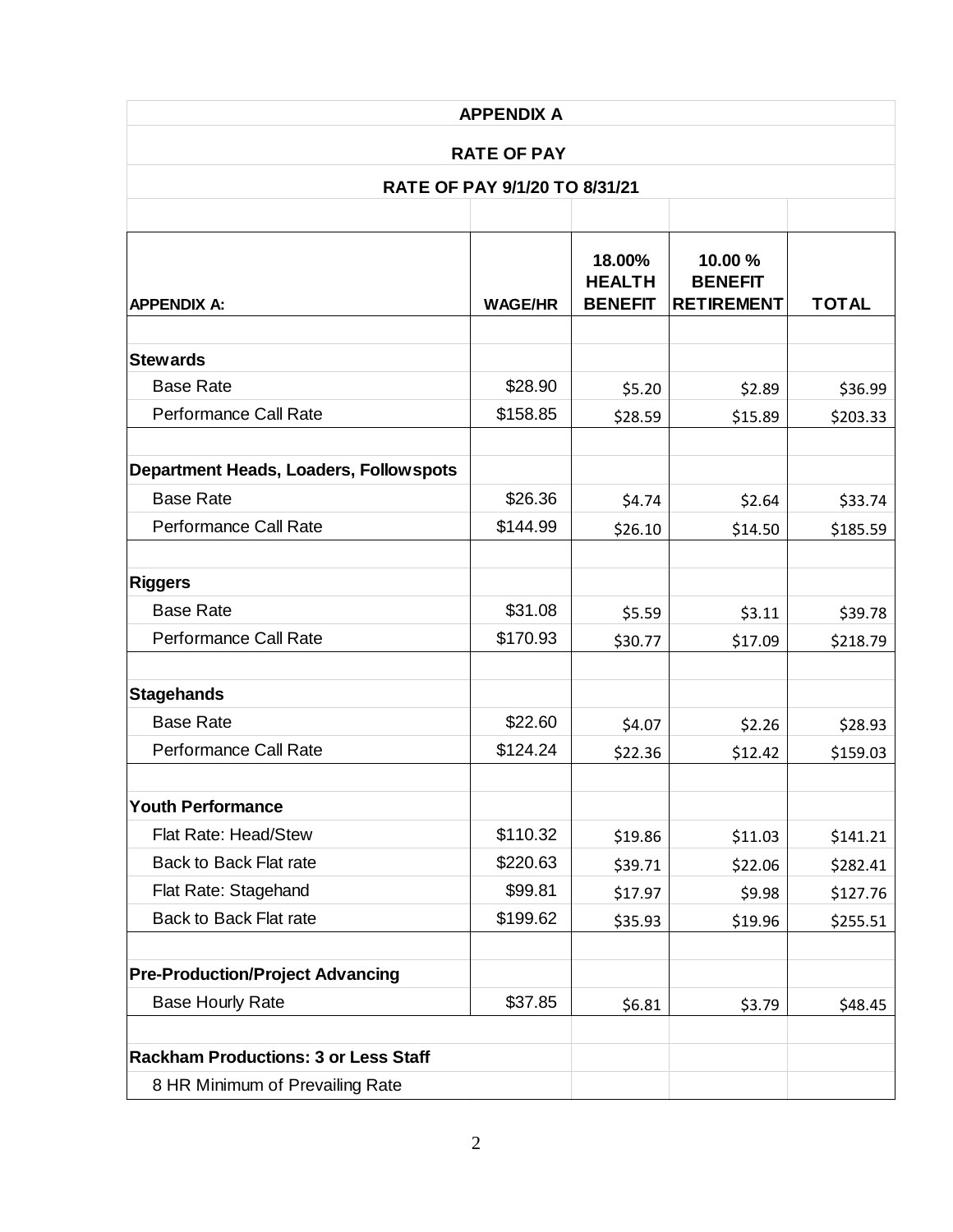| <b>APPENDIX A</b><br><b>RATE OF PAY</b><br>RATE OF PAY 9/1/21 TO 8/31/22 |          |         |         |          |                    |                |                                           |                                                |              |
|--------------------------------------------------------------------------|----------|---------|---------|----------|--------------------|----------------|-------------------------------------------|------------------------------------------------|--------------|
|                                                                          |          |         |         |          |                    |                |                                           |                                                |              |
|                                                                          |          |         |         |          | <b>APPENDIX A:</b> | <b>WAGE/HR</b> | 18.00%<br><b>HEALTH</b><br><b>BENEFIT</b> | 10.00 %<br><b>BENEFIT</b><br><b>RETIREMENT</b> | <b>TOTAL</b> |
| <b>Stewards</b>                                                          |          |         |         |          |                    |                |                                           |                                                |              |
| <b>Base Rate</b>                                                         | \$29.65  | \$5.34  | \$2.97  | \$37.95  |                    |                |                                           |                                                |              |
| Performance Call Rate                                                    | \$162.83 | \$29.31 | \$16.28 | \$208.42 |                    |                |                                           |                                                |              |
| <b>Department Heads, Loaders, Follow spots</b>                           |          |         |         |          |                    |                |                                           |                                                |              |
| <b>Base Rate</b>                                                         | \$27.02  | \$4.86  | \$2.70  | \$34.59  |                    |                |                                           |                                                |              |
| Performance Call Rate                                                    | \$148.61 | \$26.75 | \$14.86 | \$190.22 |                    |                |                                           |                                                |              |
| <b>Riggers</b>                                                           |          |         |         |          |                    |                |                                           |                                                |              |
| <b>Base Rate</b>                                                         | \$31.85  | \$5.73  | \$3.19  | \$40.77  |                    |                |                                           |                                                |              |
| <b>Performance Call Rate</b>                                             | \$175.20 | \$31.54 | \$17.52 | \$224.26 |                    |                |                                           |                                                |              |
| <b>Stagehands</b>                                                        |          |         |         |          |                    |                |                                           |                                                |              |
| <b>Base Rate</b>                                                         | \$23.15  | \$4.17  | \$2.32  | \$29.63  |                    |                |                                           |                                                |              |
| Performance Call Rate                                                    | \$127.34 | \$22.92 | \$12.73 | \$163.00 |                    |                |                                           |                                                |              |
| <b>Youth Performance</b>                                                 |          |         |         |          |                    |                |                                           |                                                |              |
| Flat Rate: Head/Stew                                                     | \$113.07 | \$20.35 | \$11.31 | \$144.73 |                    |                |                                           |                                                |              |
| <b>Back to Back Flat rate</b>                                            | \$226.15 | \$40.71 | \$22.62 | \$289.47 |                    |                |                                           |                                                |              |
| Flat Rate: Stagehand                                                     | \$102.30 | \$18.41 | \$10.23 | \$130.94 |                    |                |                                           |                                                |              |
| Back to Back Flat rate                                                   | \$204.61 | \$36.83 | \$20.46 | \$261.90 |                    |                |                                           |                                                |              |
| <b>Pre-Production/Project Advancing</b>                                  |          |         |         |          |                    |                |                                           |                                                |              |
| <b>Base Hourly Rate</b>                                                  | \$38.80  | \$6.98  | \$3.88  | \$49.66  |                    |                |                                           |                                                |              |
| <b>Rackham Productions: 3 or Less Staff</b>                              |          |         |         |          |                    |                |                                           |                                                |              |
| 8 HR Minimum of Prevailing Rate                                          |          |         |         |          |                    |                |                                           |                                                |              |